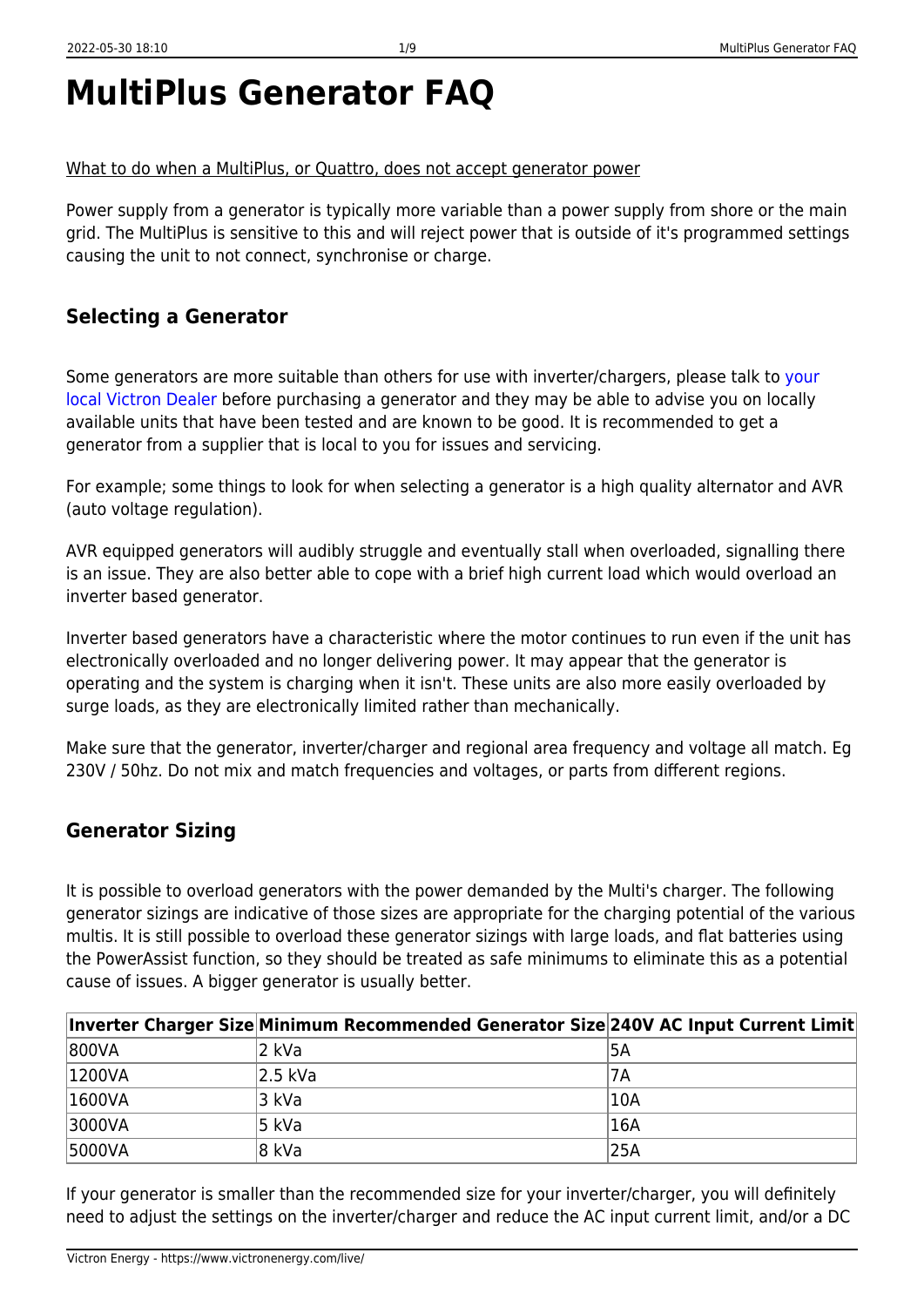charge current limit to prevent overloading the generator.

If you do want an inverter based generator (eg for noise reasons under lower loading), get one that is at least 30% larger than required than an equivalent AVR based model to help prevent nuisance overloads.

It is also important to look at the DUTY CYCLE rating of the generator. Some generators are marketed for their peak output, but may only be designed to sustain 50% of that peak load rating for longer periods of time.

Battery charging is a very heavy use case load for a generator, so make sure it is up to the job, and the installation has plenty of good airflow and ventilation when operating to allow for heat to dissipate.

Some generators are only designed to operate for several hours, before requiring time to rest and cool down. Make sure this limitation is part of your load profile and system design.

### **Operation**

It is important to note that the inverter/charger may take a minute or more to synchronise (though it can be much quicker). Treat the equipment with patience if the settings are thought to be correct.

Some generators will alter their voltage or frequency when loads change. This can be significant if the generator goes from no-load to full-load quickly. It can help to have a small 'stabilising' resistive load such as a 75W light globe smooth out this start up voltage/frequency variation.

If the generator is operating smoothly, but it still will not charge the system you may need to make some adjustments in the MultiPlus software via VEConfigure.

### **Software Settings**

The settings which you should attempt first are 'Disable UPS mode' and 'Enable Dynamic Current limiting'. These compromise features, but maintain the quality of the power supply.

If the generator will still not synchronise or disconnects, try turning on the setting for Weak AC. This will compromise efficiency.

Lastly, adjusting the settings for Voltage and Frequency windows. These are higher risk to your appliances, they should only be used cautiously when it is confirmed that the loads will tolerate the out of specification power supply. This should be done by a competent technician with the aid of a multimeter and only opened so far as to allow for safe functionality.

Electrical current will go through the MultiPlus only if it meets the programmed minimal quality requirements; in that way the MultiPlus protects the electrical supply of delicate equipment.

Warning: changing these settings will allow to feed-through current that may be of insufficient quality for the electrical requirements of your equipment.

For information on VEConfigure and how to get started, please see this [VE Configure Software page,](https://www.victronenergy.com/support-and-downloads/software) or contact your [local Victron dealer.](https://www.victronenergy.com/where-to-buy)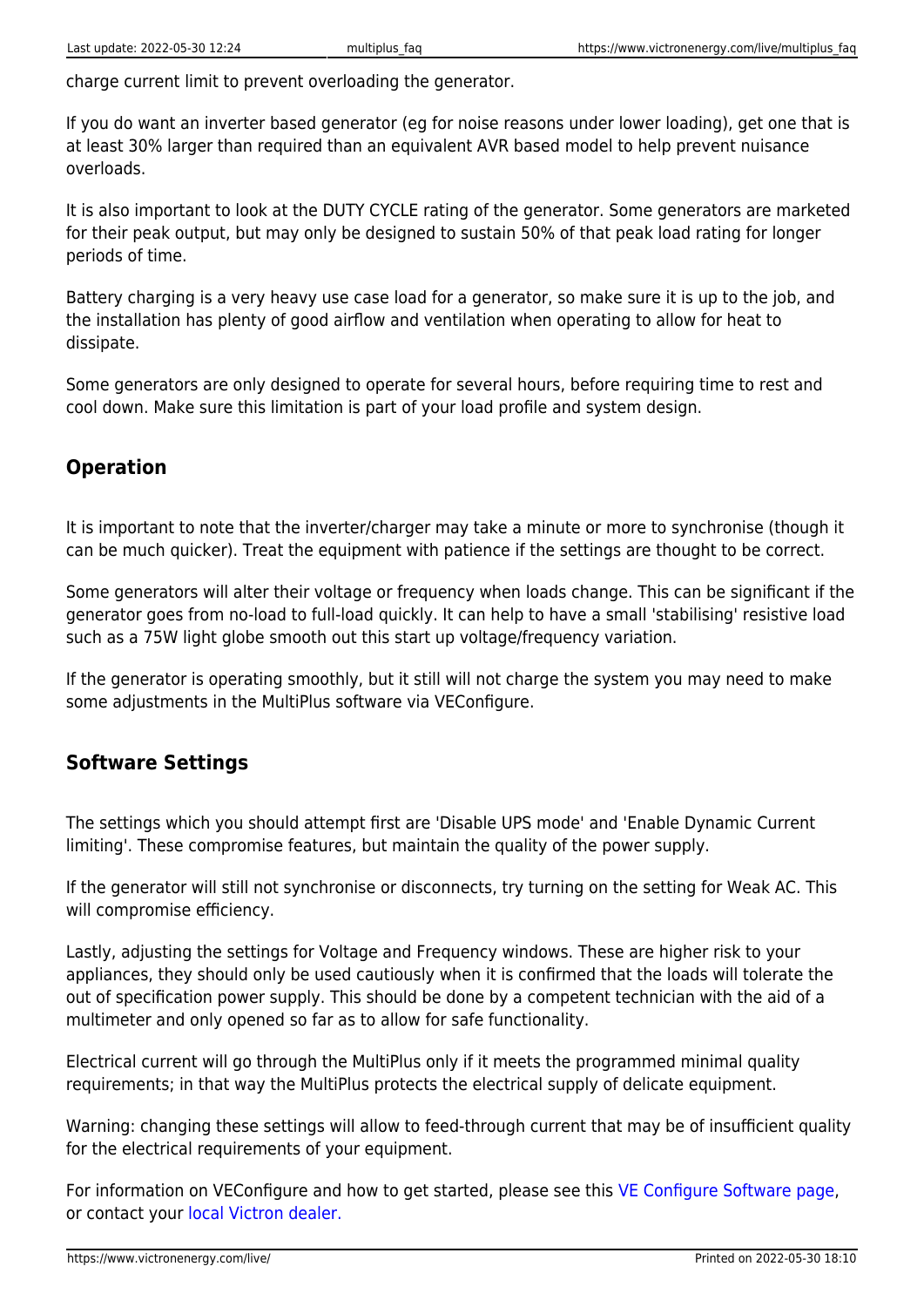# **1. In the "Grid" tab of VEConfigure:**



### **1.1 Wave shape quality**

#### **UPS Function:** (default = enabled)

When the sine wave is of good quality, the Inverter of the MultiPlus will hook up on it, thus allowing a synchronised and fast transfer when the generator stops.

Many generators have more or less ill-shaped sine waves, in particular during sudden load changes. In these situations, the MultiPlus will disconnect frequently or not connect at all. The UPS function must then be deactivated. The drawback is a slightly longer transfer time.

## **1.2 Frequency stability**

**Accept wide input frequency range (45-65Hz):** The MultiPlus accepts frequencies from 45 to 65Hz (default = enabled). If the generator is extremely stable and if that same stability is required on the output of the MultiPlus, this setting may be disabled.

### **1.3 Minimum voltage levels**

**AC low disconnect:** low limit: below this value, the MultiPlus will disconnect (default = 180Vac).

On generators where the output voltage drops under load, setting this value to a higher value can help resolve inverter overload shutdowns.

The reason this happens is that the Multi will synchronise and follow the generator voltage as it sags.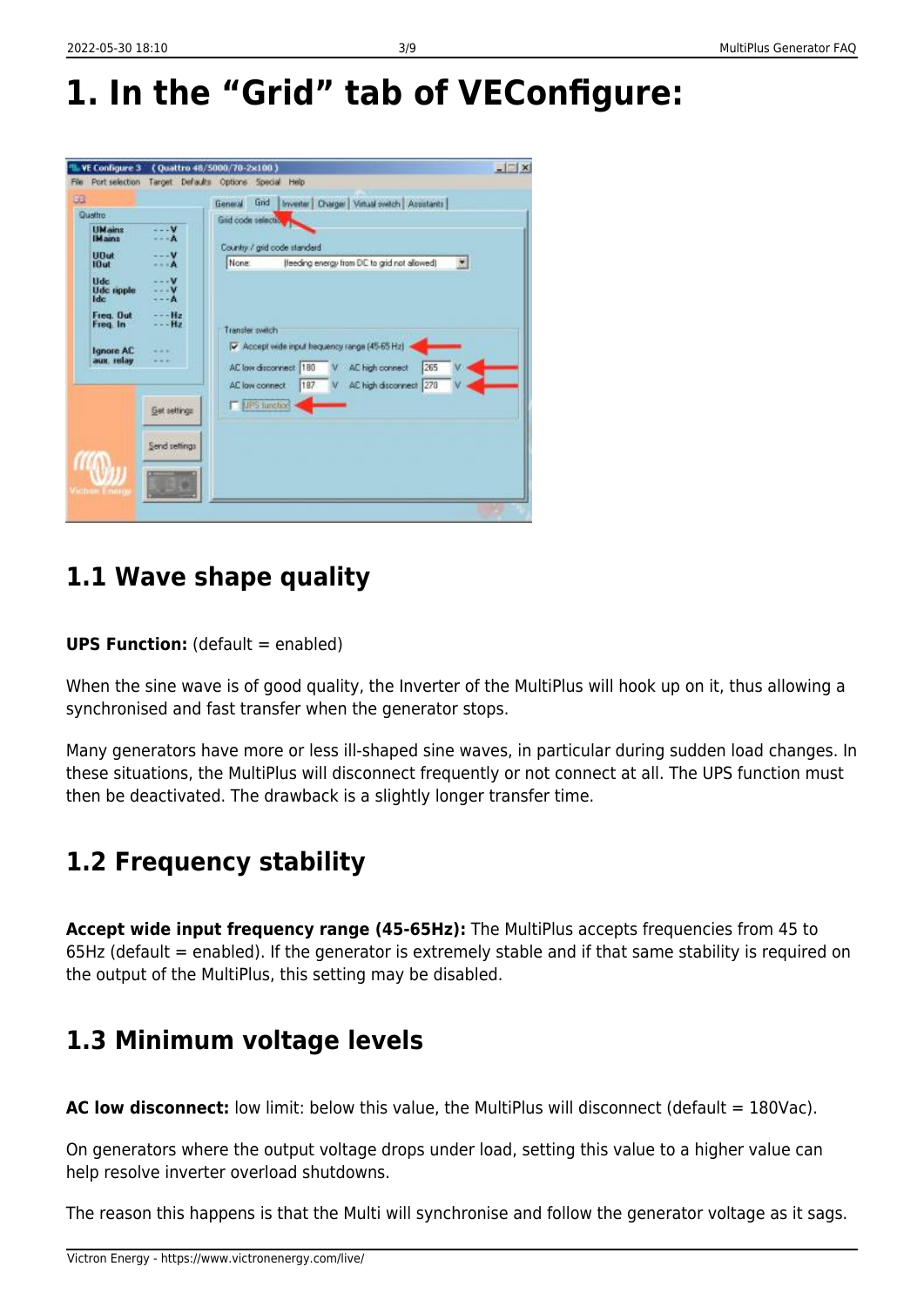If the generator is disconnected under load (either due to low-voltage disconnection, stalling, lack of fuel, etc) then when the Multi switches back to inverter mode; it must immediately supply all the power required by the loads at that same low voltage (and subsequent higher current).

As overload is driven by current, not power, this can result in an overload.

By increasing this minimum voltage level, you tell the inverter/charger switch to inverter mode sooner, at higher voltage and thus lower AC current, and potentially prevent the overload from occurring.

**AC Low connect:** minimum value: at this value or any higher value, the MultiPlus will reconnect after having disconnected (default  $= 187$ Vac).

### **1.4 Maximum voltage levels**

**AC high disconnect:** high limit: above this value, the MultiPlus will disconnect (default = 270Vac).

**AC high connect:** maximum value: at this value or any lower value, the MultiPlus will reconnect after having disconnected (default  $= 265$ Vac).

### **1.5 Loss of mains detection (LOM)**

Loss of mains detection will push and pull at voltage and frequency to see if there is still a generating source. This process can cause issues with some generators, or high impedance connections to generators.

For large and stable Generators Type B LOM will work, and is safer. However, if you are experiencing issues with voltage, frequency or power fluctuations, you may wish to try Disabling LOM.

#### **Disabling LOM**

Disabling the LOM on an input connected to the grid is only allowed when other external safety equipment is installed. Disabling the LOM on an input connected to generator can be done, but then other methods / warning signs / physical lockout safety measures must be provided. Ensuring that any installer that will work on the generator, wiring or system, will make sure to also switch off or otherwise disconnect the Inverter/charger system.

For Full information on Loss of Mains detection, please see [this more detailed explanation.](https://www.victronenergy.com/live/ve.bus:grid-codes-and-loss-of-mains-detection)

#### **Example configuration in VEConfigure**

- A generator that requires LOM to be disabled.
- Generator on AC in 1, and grid on AC in 2, as recommended.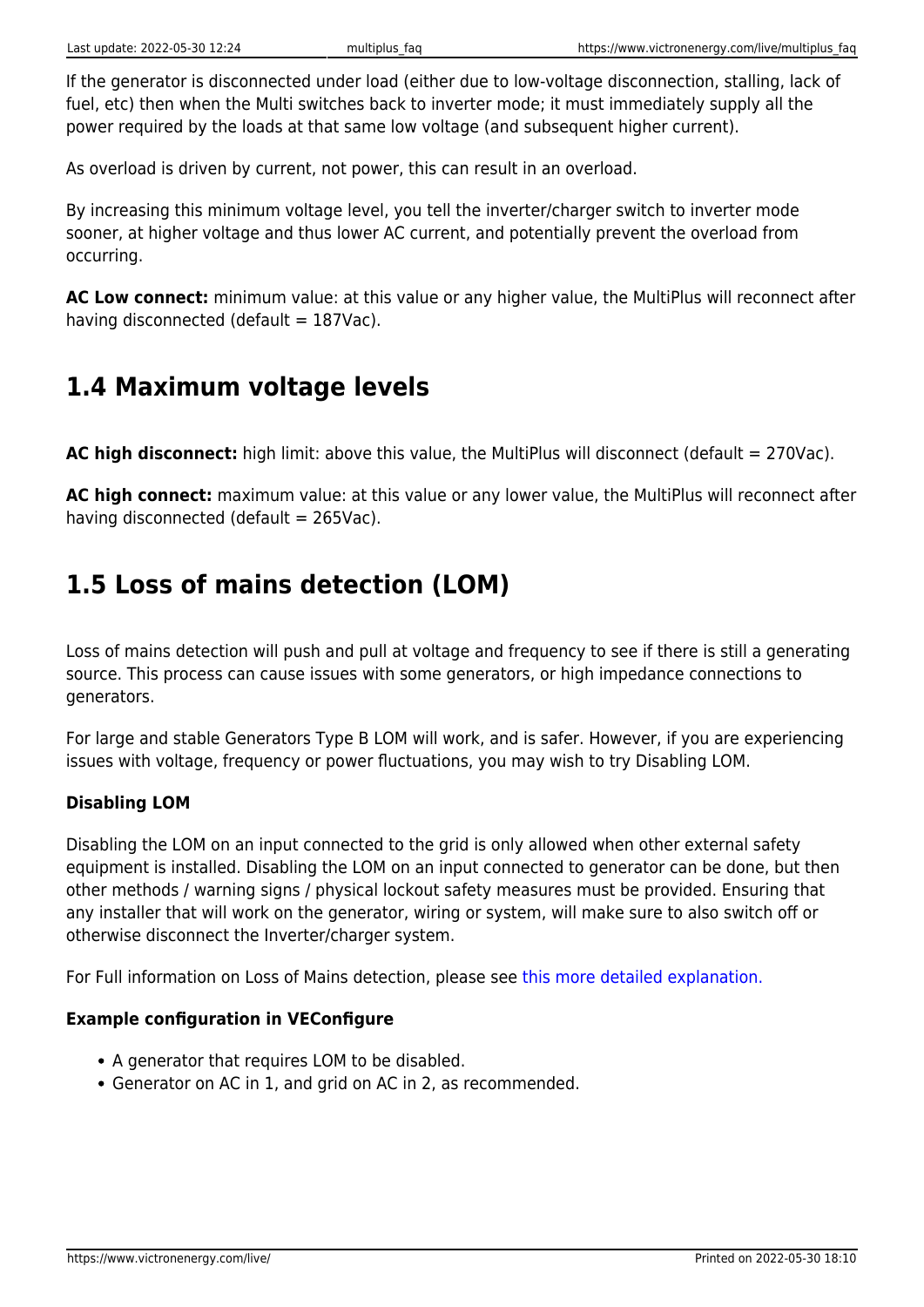| EG.                                                                                                                                                                                   |               | Gad<br>Inverter Charger Virtual switch Assistants<br>General                                                                                                                                                                                                                                                                                  |  |  |  |  |  |
|---------------------------------------------------------------------------------------------------------------------------------------------------------------------------------------|---------------|-----------------------------------------------------------------------------------------------------------------------------------------------------------------------------------------------------------------------------------------------------------------------------------------------------------------------------------------------|--|--|--|--|--|
| Qualitio<br>Freq. Out<br>$-$ - $Hz$<br><b>UDut</b><br>10ut<br>Freq. In<br>Hz<br><b>UMains</b><br>IM ains<br><b>Ude</b><br>Ude ripple<br><b>Ide:</b><br><b>Ignore AC</b><br>aux. relay |               | <b>Grid code selection</b><br>Country / grid code standard<br>Other<br>not compliant to any grid code standard<br>۰<br>Show NS protection log<br>Loss DII Mains (LDM) detection<br>LDM detection AC input 1   Type B (safe) [ *<br>LDM detection AC input 2   Type B (safe) <<br>Type B (sale)<br>Note: Elick here for more into on Licensens |  |  |  |  |  |
| Get settings                                                                                                                                                                          |               | Transfer switch<br>Accept wide input frequency range (45.65 Hz)                                                                                                                                                                                                                                                                               |  |  |  |  |  |
|                                                                                                                                                                                       | Send settings | AC low deconnect 180<br>265<br>AC high connect<br>v<br>187<br>AC high disconnect 270<br>AC low connect<br>v<br>ν                                                                                                                                                                                                                              |  |  |  |  |  |
|                                                                                                                                                                                       |               |                                                                                                                                                                                                                                                                                                                                               |  |  |  |  |  |

## **2. In the "General" tab of VEConfigure:**



## **2.1 Dynamic current limiter**

 $(default = disabled)$ 

This feature is intended to reduce load impacts on low-power generators, such as portable inverter technology models. These generators may be unable to respond to sudden load impacts.

By activating the limiter, the **PowerAssist®** function of the MultiPlus will absorb the change in load and transfer it smoothly to the generator, giving it time to react.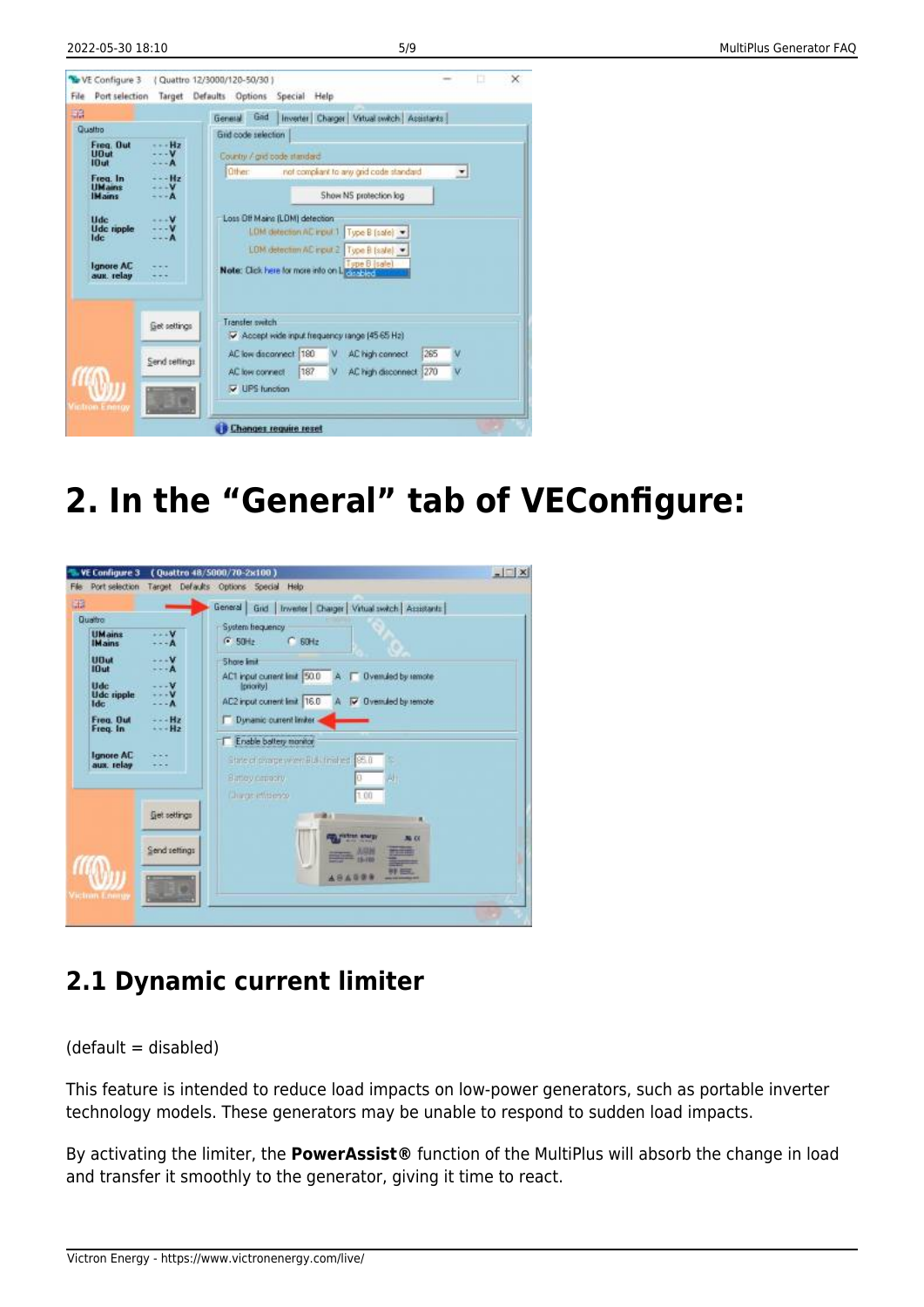## **2.2 AC Input Current Limit**

The charger on the Multiplus is very powerful. If you have an existing generator that is not able to supply the maximum charging current of the Multi, you will need to adjust the AC Input Current Limit in the General Tab of VEConfigure.

A reasonable starting point for the AC Current input limit is 80% of the generator capacity in Watts. For example:

a 5kVA generator typically provides about 4 kW

80% of 4 kW is 3200 W

3200 W / 230 V volts =  $13.9$  A

Set the AC Current Input Limit to 13 A

If you find the generator is still overloading, or running too hard, you may lower this further. It can also be increased if you find the generator easily handles the load (though this can be difficult to test as it requires a flat battery to maximise charging demand and a large load).

There is another additional setting in the Charger Tab for DC current limiting.

The AC input current should be adjusted first, as it also takes into account the PowerAssist functionality.

The Multi is able to synchronise the generator waveform with it's own and provide power to the loads from the generator as well charging the battery. This means it still possible to overload the generator with a low 'DC Charger current limit' if the AC input limit is not also set correctly to the size of the generators output.

# **3. In the "Charger" tab of VEConfigure:**

| <b>Duetro</b>                           |                      | General Grid Inverter<br>To Enable charge.                                                      |   | Charger Virtual switch Assistants                                                   |                       |                              |
|-----------------------------------------|----------------------|-------------------------------------------------------------------------------------------------|---|-------------------------------------------------------------------------------------|-----------------------|------------------------------|
| <b>UMains</b><br><b>IM ains</b>         |                      | Week AC input                                                                                   |   | <b>Battery type:</b><br>No corresponding default                                    |                       |                              |
| <b>UDut</b><br>$10$ ut                  |                      | Stop after excessive bulk                                                                       |   |                                                                                     |                       |                              |
| <b>Ude</b><br>Uda ripple<br><b>Ide:</b> |                      | Lithium baltenes<br>V Storage mode<br>Lise equalization (tubular plate traction battery curve). |   |                                                                                     |                       |                              |
| Freq. Out<br>Freq. In                   | Hz<br>H <sub>2</sub> | Charge curve Adaptive + BatterySafe                                                             |   |                                                                                     |                       |                              |
| <b>Tanore AC</b><br>aux. relay          |                      | Absorption voltage 57.60<br>55.20<br>Float voltage<br>52<br>Charge ourrent                      | ν | Repeated absorption time<br>Repeated absorption interval<br>Maximum absorption time | 1.00<br>7.00<br>$8 -$ | H <sub>1</sub><br>Days<br>Hı |
|                                         | <b>Get settings</b>  |                                                                                                 |   |                                                                                     |                       |                              |
|                                         | Send settings        |                                                                                                 |   |                                                                                     |                       |                              |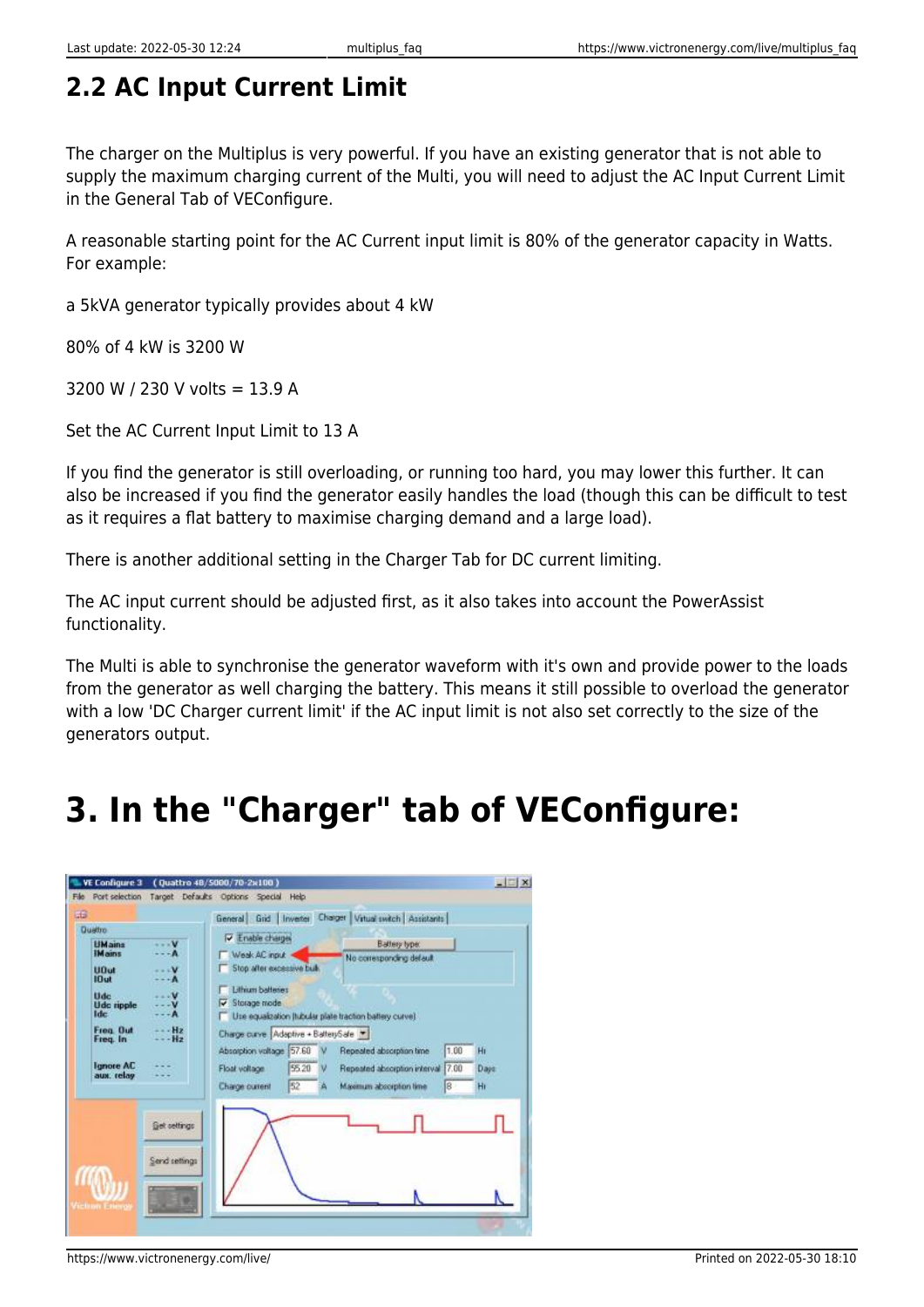## **3.1 Derating of the power factor**

Some generators have a waveform which makes it difficult to charge with the normal charge mechanism. Through activating the "**Weak AC input**" function, another mechanism is used which will enable the MultiPlus to charge under practically any condition.

Disadvantage of using this option is that the input power factor, normally equal or close to 1, will be degraded. This function should be used only when the preceding ones are ineffective.

This leading or lagging power factor will have the effect of demanding more kVa from the generator for the same or less DC Watts delivered to the batteries. You may need to further reduce the DC Current Limit in the Charger tab of VEConfigure if the generator continues to overload after changing this setting.

Effectively, when Weak AC is enabled, the total charge current possible will be less that the rated maximum charge current output of the charger (under normal conditions).

#### **Important note:**

A detailed description of all settings is available in the VEConfigure help menu, and more instructions are available in our manuals.

# **4. In the "Inverter" tab of VEConfigure:**

### **4.1 PowerAssist**

The [PowerAssist feature](https://www.victronenergy.com/upload/documents/White-paper-Achieving-the-impossible-EN.pdf) can be extremely useful, however it restricts the minimum AC input current limit and this may exceed your generators ability to supply. The [exact restriction varies between](https://www.victronenergy.com/blog/2018/04/20/multiplus-quattro-inverter-chargers-improved-current-limits/) [models - see here for the list.](https://www.victronenergy.com/blog/2018/04/20/multiplus-quattro-inverter-chargers-improved-current-limits/)

If you have a small generator and have trouble getting connected or staying connected, Disable PowerAssist to allow the device to reduce the AC input current limit.

# **Still not connecting?**

If the unit is still not connecting,

Check the VE.Bus Monitor and AC Input Connection timer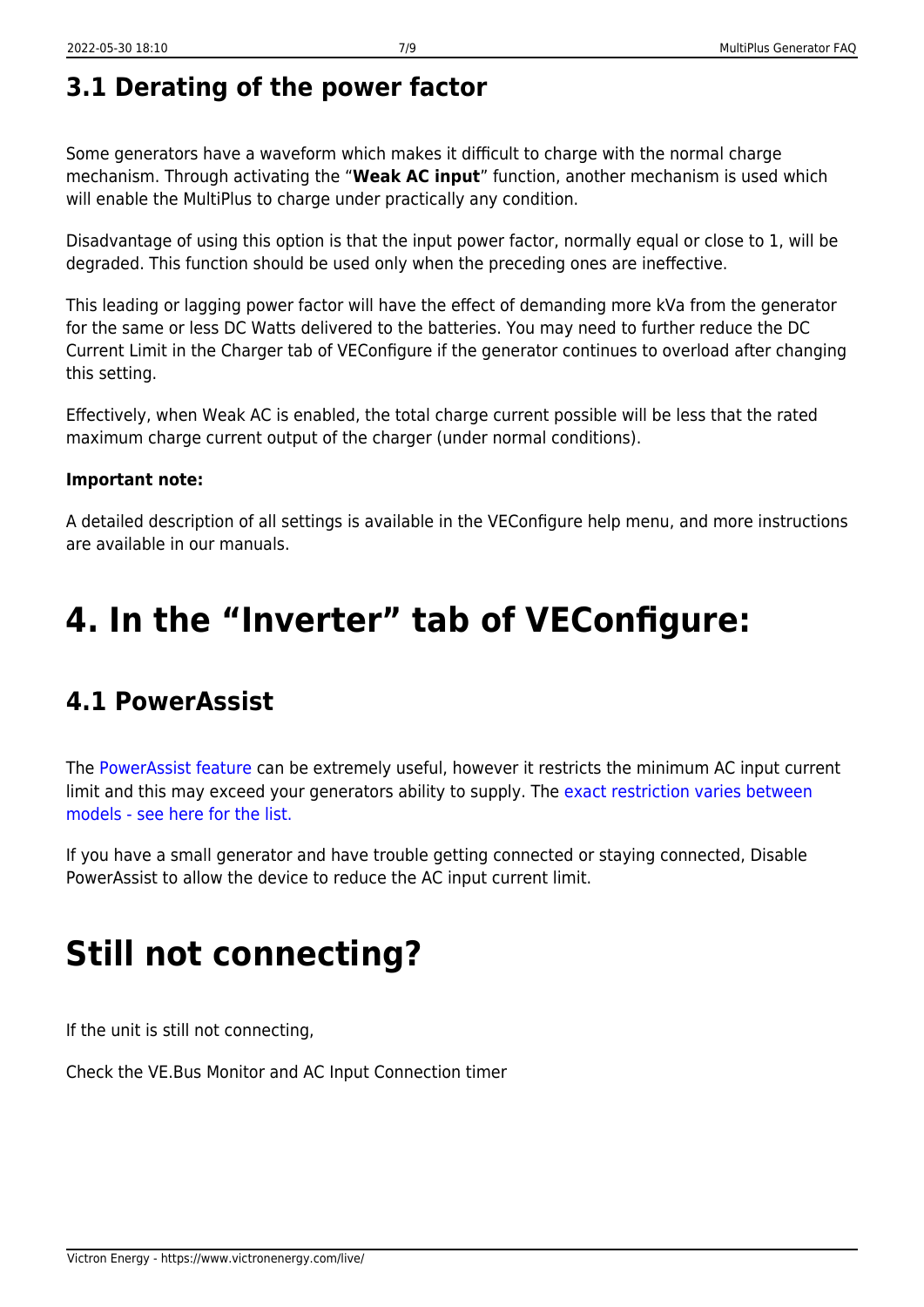

With Multi firmwares xxyy460 and up, VEConfig will indicate why the AC Input is rejected and will also show an indication of the remaining waiting time as a blue bar.

After the waiting time the unit will connect to AC input provided that there is no assistant which prevents the unit from connecting to grid and that the required relay test is performed.

Switch the Multi over to Charger only mode.

Try with a different generator.

As troubleshooting and correcting these faults have serious safety implications, they are best discussed with a local installer who has appropriate electrical qualifications, or your Victron Dealer.

There can be issues with generators with Residual Current Devices (RCD's), control electronics or circuit breakers. There is some discussion about troubleshooting these issues on this [Victron](https://community.victronenergy.com/questions/1702/multiplus-with-generator-and-residual-current-devi.html) [Community Question - Multiplus With Generator And Residual Current Device.](https://community.victronenergy.com/questions/1702/multiplus-with-generator-and-residual-current-devi.html)

Simplify the AC wiring, With everything safely shut down and tested for voltage, disconnect the AC-Output active, neutral and earth. Direct wire in the generator connections, with no other bus bar links. A common neutral can cause issues.

If there is still no connection, contact your dealer or distributor. Tell them the steps that you have taken already to attempt to get it to work and they can help from there.

# **Further Reading**

There have been extensive articles and documentation written about generators and their interaction with Victron systems. This includes troubleshooting, real-world application and theory.

[MultiPlus magic: Small generator, big power](https://www.victronenergy.com/blog/2016/08/29/multiplus-magic-small-generator-big-power/) - In depth blog article with a real world application of a sailing yacht.

[Using the Multiplus to reduce operating cost of a generator](https://www.victronenergy.com/upload/documents/White-paper-Using-the-MultiPlus-to-reduce-operating-cost-of-a-generator-EN.pdf) - Fuel Saving White-paper.

[Marine Generator Test](https://www.victronenergy.com/upload/documents/VE_Marine_generator_test_RVA_07-jan-2008.pdf) - Detailed testing and the application of marine diesel powered generators in